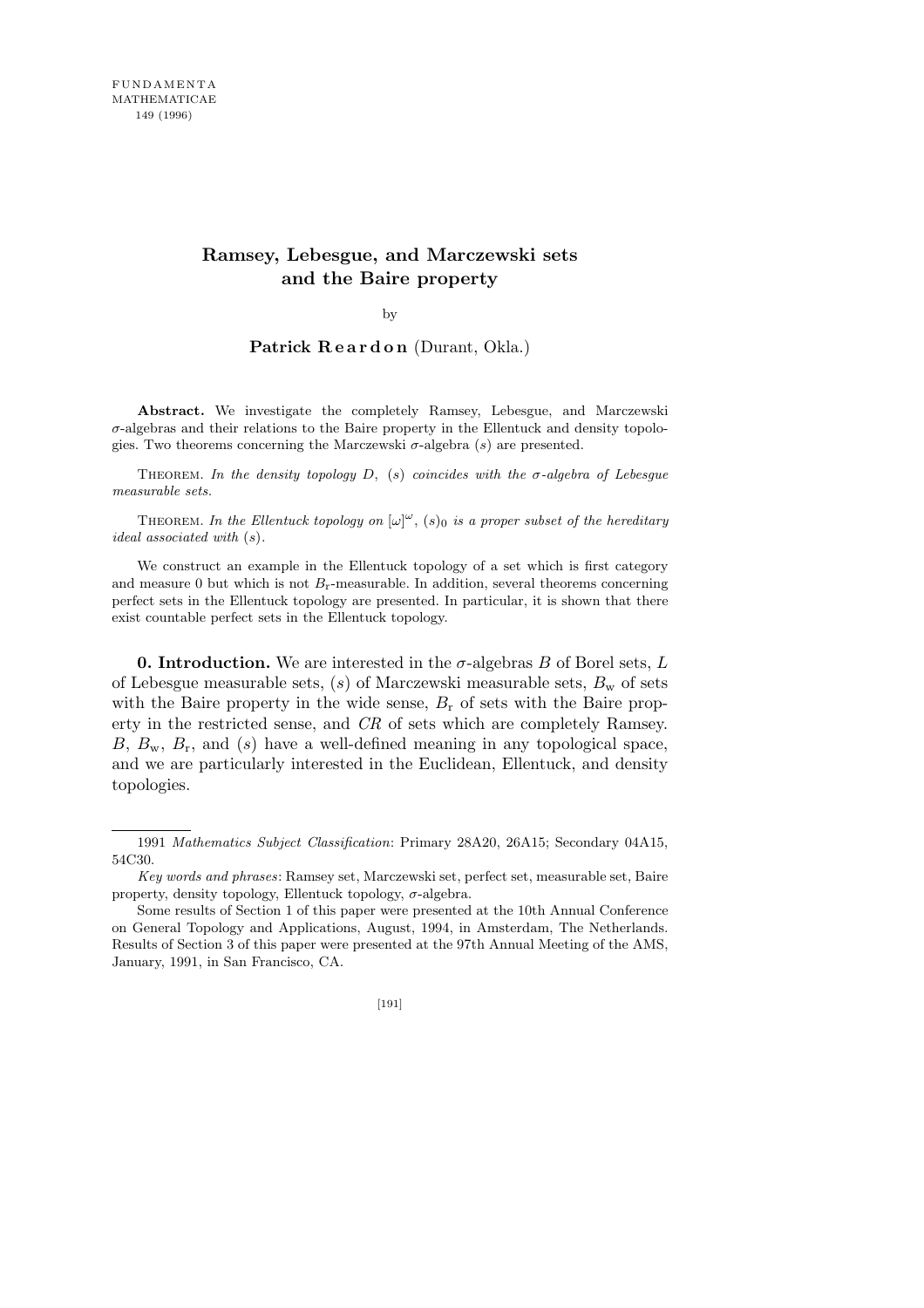Now for some definitions. Let  $(X, T)$  be a topological space. Then

 $(s) = \{ M \subseteq X : (\forall \text{perfect } P)(\exists \text{perfect } Q \subseteq P)(Q \subseteq M \text{ or } Q \subseteq M^c) \},\$  $B_{\rm w} = \{ M \subseteq X : M = U \Delta F, \text{ where } U \text{ is open and } F \text{ is first category} \},$ 

 $B_r = \{ M \subseteq X : (\forall \text{perfect } P)(M \text{ is } B_w\text{-measurable (rel } P)) \}.$ 

To define the  $\sigma$ -algebra *CR*, we first define what we mean by  $[F, u]$ . For each  $F \in [\omega]^{<\omega}$  and each  $u \in [\omega]^\omega$ ,  $[F, u] = \{S \in [\omega]^\omega : F \subseteq S \subseteq F \cup u\}$ . Many authors also stipulate that  $\max(F) < \min(u)$ . However, this affects neither the  $\sigma$ -algebra *CR* (defined below) nor the Ellentuck topology which is generated by the sets  $[F, u]$ . Therefore we choose to leave out this requirement as it simplifies many of the proofs in this paper. Define

 $CR = \{ M \subseteq [\omega]^\omega : (\forall [F, u])(\exists v \in [u]^\omega)([F, v] \subseteq M \text{ or } [F, v] \subseteq M^c) \}.$ 

The Ramsey sets are defined by

$$
R = \{ M \subseteq [\omega]^\omega : (\exists v \in [\omega]^\omega)([\emptyset, v]^\omega \subseteq M \text{ or } [\emptyset, v]^\omega \subseteq M^c) \}.
$$

 $CR \subseteq R$  but the Ramsey sets do not form a  $\sigma$ -algebra (see [C]).

In arbitrary topological spaces it is known that  $B \to B_r \to B_w$  [K, p. 93. Scheinberg [Sc] has shown that in the density topology,  $B = L$ . Oxtoby extended this result by showing that  $B_w = L$  [O, p. 89]. In this paper we show that in the density topology,  $(s) = L$  as well. We also show that in the Ellentuck topology,  $B_r \neq B_w$ , a result similar to that obtained in the Euclidean topology. We note here that Marczewski has shown in [M] that for complete separable metric spaces,  $B_r \to (s)$ . This result also holds in the density topology but it is not known if  $B_r \to (s)$  in the Ellentuck topology.

Suppose *T* is a topology on *X* and *P* is a property which has meaning in any topological space. We use the notation *T*-*P* to refer to the class of subsets of  $(X, T)$  which satisfy property P, and we denote the Euclidean, Ellentuck, and density topologies by *E*, *EL*, and *D*, respectively. This yields the following diagram:



With the exception of relationships involving *EL*-*B* and *EL*-*B*r, counterexamples exist which show that these are the only implications which hold (see [Br], [BrCo], [C], or [W]). The only unknown directions are whether *EL*-*B*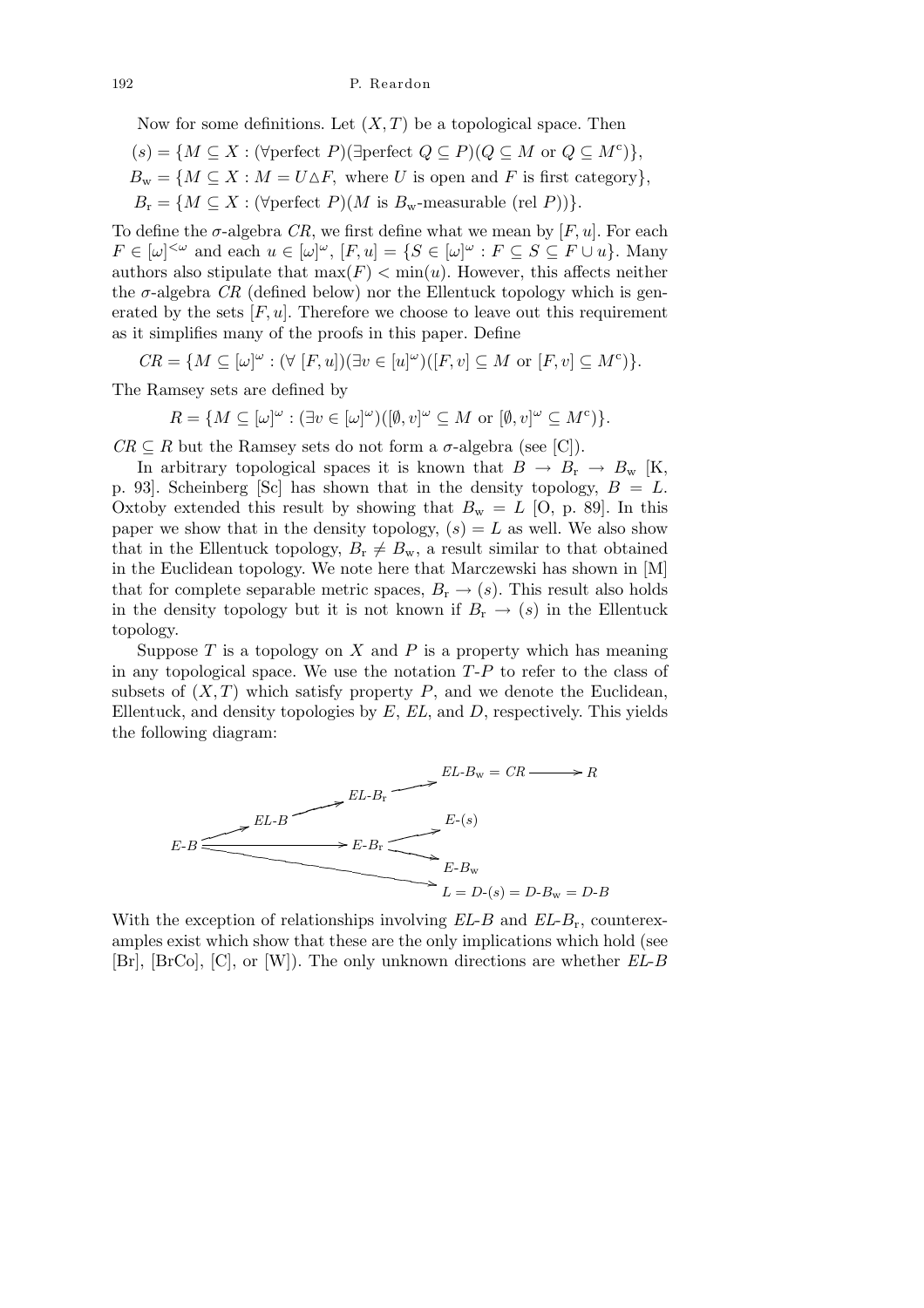or  $EL-B_r$  imply  $E-B_r$ ,  $E-(s)$ ,  $E-B_w$ , or  $L$ , and whether  $EL-B_r$  implies  $EL-B$ . In Section 2 we construct an example of a set  $M \in (CR_0 \cap L_0) \setminus EL\!$ . In addition, an easy cardinality argument shows that  $EL-B \setminus E-B \neq \emptyset$ .

Many important  $\sigma$ -algebras have definitions similar to that for  $(s)$ . It is well known that *M* is *CR*-measurable iff for every set  $[F, u]$  there is a set  $[G, v] \subseteq [F, u]$  such that  $[G, v] \subseteq M$  or  $[G, v] \subseteq M^c$ . Burstin showed in [Bu] that  $M$  is  $L$ -measurable iff for every perfect set  $P$  of positive measure there is a perfect set  $Q \subseteq P$  of positive measure such that  $Q \subseteq M$  or  $Q \subseteq M^c$ . In Section 3 we generalize Burstin's result to characterize measurability under complete non-atomic Borel measures on complete separable metric spaces. Finally, J. B. Brown in a private communication has shown that *M* is  $B_{\rm w}$ -measurable iff for every locally residual  $G_{\delta}$  set *P* there is a locally residual  $G_{\delta}$  set  $Q \subseteq P$  such that  $Q \subseteq M$  or  $Q \subseteq M^c$ .

*The Ellentuck topology* (*EL*). There has been considerable interest over the past thirty years or so in infinite versions of Ramsey's theorem. This has led to the definition of the Ramsey sets and the investigation of their relationship to the  $\sigma$ -algebras mentioned above. Galvin and Prikry have shown that *E*-Borel sets are Ramsey [GP]. They did this by defining the *σ*-algebra *CR* of completely Ramsey sets which is a subclass of *R* and then showing that *E*-open implies *CR*-measurable. Silver extended their result from *E*-Borel sets to *E*-analytic sets [Si], and the proof was greatly simplified by Ellentuck [E] and independently by Louveau [L], both of whom showed that  $CR = EL-B_w$ .

The Euclidean topology on  $[\omega]^\omega$  is just the relative product topology from  $\omega^{\omega}$ , where  $[\omega]^{\omega}$  is embedded in  $\omega^{\omega}$  as the set of all increasing sequences. Another way of looking at this, which is quite useful, is to identify points of  $[\omega]^\omega$  with their characteristic functions. This embeds  $[\omega]^\omega$  in  $2^\omega$  as a dense  $G_{\delta}$ . In fact it is just  $2^{\omega}$  minus the left endpoints and *E* is just the order topology on this set. We will say that a set  $M \subseteq [\omega]^{\omega}$  is Lebesguemeasurable (or *L*-measurable) if  $\{\chi_A \in 2^\omega : A \in M\}$  is measurable in the usual product measure on 2*<sup>ω</sup>*.

The Ellentuck topology on  $[\omega]^\omega$  is that generated by sets of the form [*F, u*]. This topology refines *E* and Plewik has shown it is not normal [P]. Moreover, it does not satisfy the countable (or even  $2^{\omega}$ ) chain condition, and thus is not compact nor even Lindelöf.

In investigating the above-mentioned  $\sigma$ -algebras in the *EL*-topology, one of the primary difficulties encountered was in constructing examples showing that certain of these classes are not contained in the others. In the *E*-topology, Bernstein-type sets are quite useful for this purpose. However, the usual construction of a Bernstein set fails in the *EL*-topology because there are too many *EL*-closed sets. In Section 1, we show that in fact there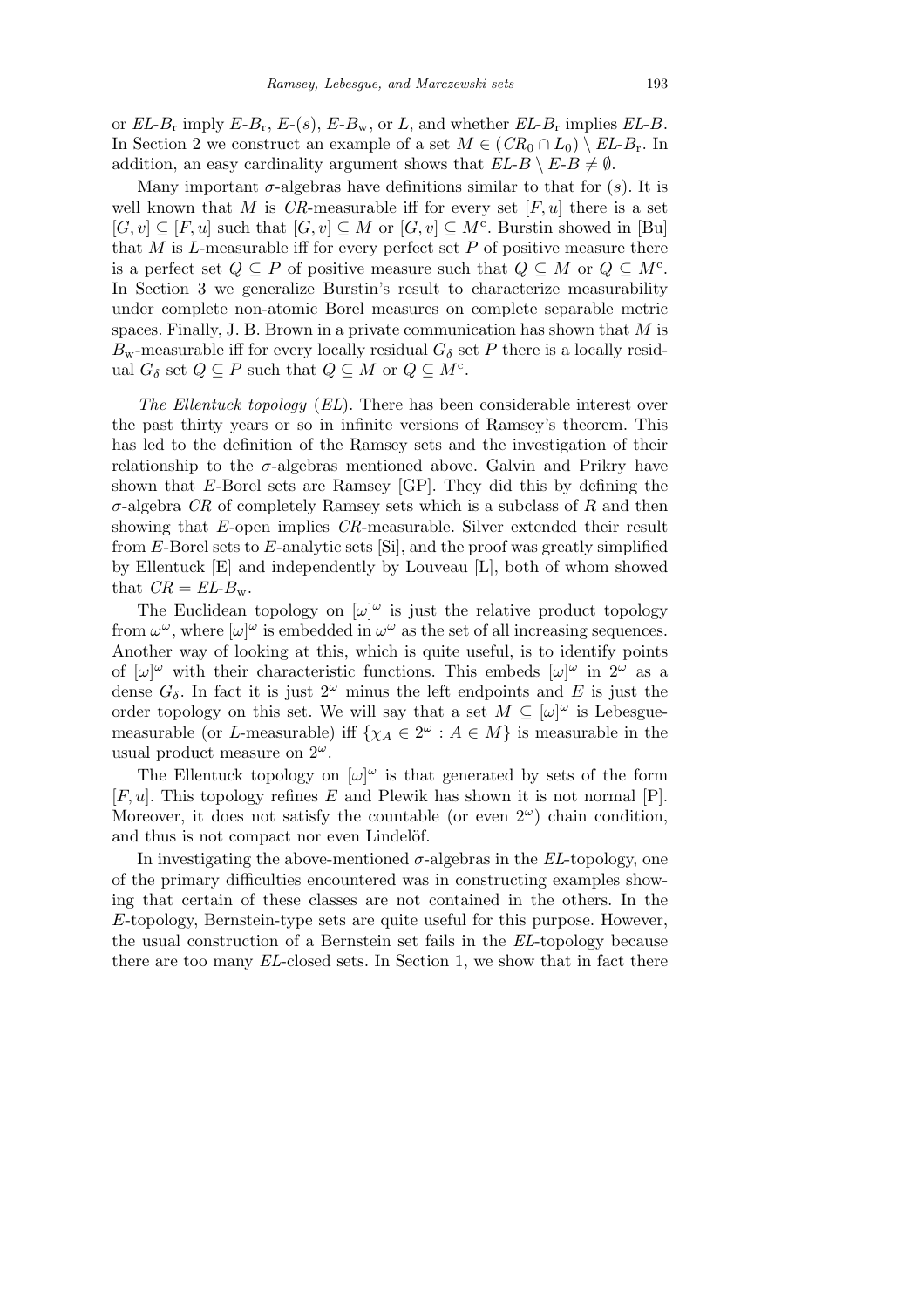194 P. Reardon

are no *EL*-Bernstein sets. This follows from the surprising fact that every *EL*-dense set contains a countable *EL*-perfect set. We also show that there is a set in the hereditary ideal associated with *EL*-(*s*) that is not  $EL-(s)$ <sub>0</sub>-measurable. This is somewhat unusual when compared with similar statements for either of the topologies *E* or *D*.

In Section 2, we give an example of a set which has measure zero and is *EL*-first category (i.e.  $CR_0$ ) but is not  $EL-B_r$ - measurable. The construction is an adaptation of the construction of Vitali to the space  $[\omega]^\omega$  with the Ellentuck topology. After we got this example, we discovered that certain *E*-Bernstein sets have this property as well. We have included the Vitalitype example as well as a theorem on *E*-Bernstein sets as the techniques employed are quite different.

*The density topology* (*D*). Goffman and Waterman defined the density topology in 1961 [GW]. This topology is of major interest to real analysts because the approximately continuous functions are precisely the *D*-*E* continuous functions, i.e. functions which are continuous when the domain is given the density topology and the range is given the Euclidean topology [GW]. This has applications in the theory of real functions, for example, since every approximately continuous function is of Baire class 1 and every bounded approximately continuous function is a derivative.

The fact that *D* is a topology was not shown until a second paper by Goffman, Neugebauer and Nishiura [GNN]. In that paper, they show that *D* is completely regular but not normal. In Tall's excellent survey paper  $[T]$ , he states that *D* is neither separable nor first countable, but is hereditarily Baire and satisfies the countable chain condition.

The density topology D on the real line is defined as follows. Let  $\lambda$  denote Lebesgue measure. A measurable set *M* has density 1 at *p* iff

$$
\lim_{h \to 0} \lambda(M \cap [p-h, p+h])/(2h) = 1.
$$

A set *M ⊆* R is said to be *D*-open if it is *L*-measurable and has density 1 at each of its points. The Lebesgue Density Theorem implies that every measurable set is the union of a *D*-open set and a set of measure zero.

In Section 3 we show that the  $\sigma$ -algebra  $D-(s)$  coincides precisely with  $L$ . This parallels J. C. Oxtoby's result [O, Sec. 22] that the  $\sigma$ -algebra  $D-B_w$  is equal to *L.*

**1.** *EL***-perfect sets.** This section contains several theorems concerning perfect sets in the Ellentuck topology. In particular, we show that for every infinite  $\kappa \leq 2^{\omega}$  there exists an *EL*-perfect set of cardinality  $\kappa$  which is *EL*-first category relative to itself, that every *EL*-dense set contains a countable *EL*-perfect set, that there are no *EL*-Bernstein sets, and that *EL*-dense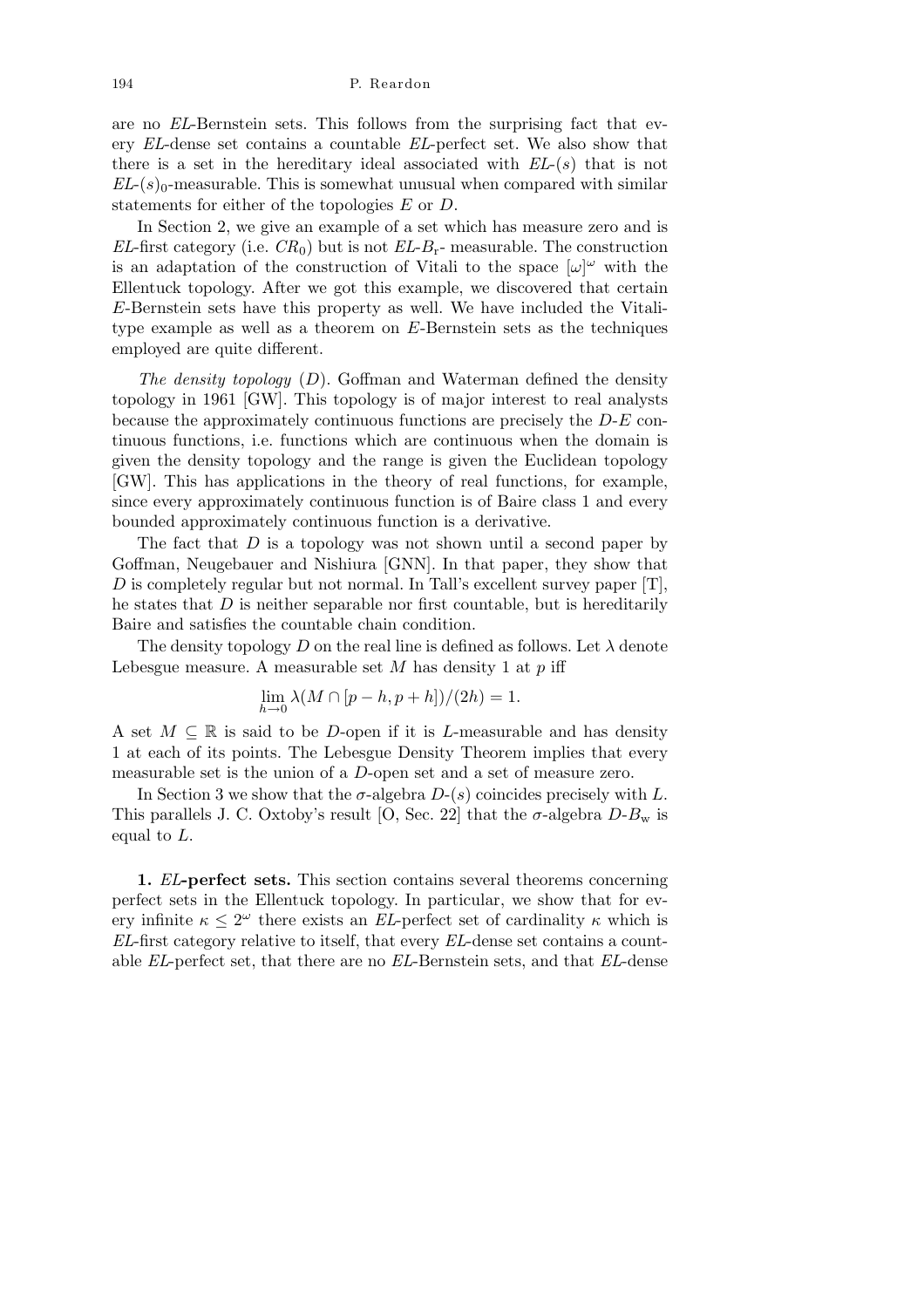subsets of sets which are *EL*-perfect and *EL*-first category relative to themselves contain countable *EL*-perfect sets.

## 1.1. Theorem. *Every EL-open set contains a countable EL-perfect set.*

P r o o f. Every *EL*-open set contains a basic *EL*-open set, say [*F, u*]. Let  $P = \{F \cup v : v \subseteq u \text{ and } v \text{ contains a final segment of } u\}.$  *P* is a countable subset of  $[F, u]$  and contains no  $EL$ -isolated points. If  $x$  is an  $EL$ -limit point of *P*, then for every finite initial segment *G* of *x*,  $[G, x]$  intersects *P*. But this implies that  $x \in P$ . Therefore *P* is *EL*-closed. ■

1.2. COROLLARY.  $EL-(s)$ <sub>0</sub> is not a  $\sigma$ -ideal.

It is known that every set of cardinality  $\langle 2^{\omega} \rangle$  is both  $E_{\tau}(s)_{0}$ - and  $CR_{0}$ measurable. Although Theorem 1.1 implies that not every set of cardinality  $\langle 2^{\omega} \rangle$  is *EL*-(*s*)<sub>0</sub>-measurable, we leave open the question of whether every set of cardinality  $\langle 2^{\omega} \rangle$  is  $EL(s)$ -measurable.

1.3. THEOREM. For every infinite cardinal  $\kappa \leq 2^{\omega}$ , there exists an EL*perfect set of cardinality κ which is EL-first category relative to itself.*

P r o o f. Construct an almost disjoint collection of subsets of  $\omega$  as follows. First construct a binary tree *T* by setting  $n < T$  2*n* and  $n < T$  2*n* + 1 for every  $n \in \mathbb{N}$ . Every chain in *T* corresponds to a subset of  $\omega$  and by a *branch* in *T* we mean an infinite subset of  $\omega$  corresponding to a maximal chain in *T*. Let  $A = \{u_\alpha : \alpha < \kappa\}$ , where for each  $\alpha$ ,  $u_\alpha$  is a branch in *T* and  $\alpha \neq \beta$ implies  $u_{\alpha} \neq u_{\beta}$ . Then *A* is an almost disjoint collection of subsets of  $\omega$ and  $\{[u_{\alpha}] : \alpha < \kappa\}$  is a pairwise disjoint collection of *EL*-open subsets of  $[\omega]^\omega$ . For each  $\alpha$ , let  $P_\alpha = \{w : w \subseteq u_\alpha \text{ and } w \text{ contains a final segment}\}\$ of  $u_{\alpha}$ }. Each  $P_{\alpha}$  is a countable *EL*-perfect set and if  $\alpha \neq \beta$ , then  $P_{\alpha}$  and  $P_{\beta}$ are disjoint. Let  $P = \bigcup_{\alpha < \kappa} P_{\alpha}$ . Then *P* has cardinality  $\kappa$  and contains no *EL*-isolated points. Suppose *x* is an *EL*-limit point of *P* and for every  $u_{\beta}$ ,  $x \not\subseteq u_{\beta}$ . Choose  $P_{\alpha}$  such that  $[x] \cap P_{\alpha}$  is non-empty. Let *j* denote a positive integer in  $x \setminus u_\alpha$  and let *k* denote a positive integer in  $x \cap u_\alpha$  such that  $j < k$ . Let  $F = \{z \in x : z \leq k\}$ . Since *j* and *k* must necessarily occur on different branches, no subset of any branch can contain *F* as an initial segment. Therefore,  $[F, x] \cap P$  is empty, a contradiction. It follows that for some  $\beta$ ,  $x \subseteq u_{\beta}$ . Thus  $[x]$  intersects  $P_{\beta}$  and we have  $x \in P_{\beta}$ . Hence P is *EL*-closed.

Now for each  $\alpha < \kappa$ , enumerate  $P_{\alpha} = \{p_{\alpha,n} : n < \omega\}$ . For each  $k < \omega$ , let  $N_k = \{p_{\alpha,k} : \alpha < \kappa\}$ . Each  $N_k$  is *EL*-nowhere dense (rel *P*) and  $\bigcup N_k$  $= P.$ 

Particularly in the study of the Marczewski measure algebra, we are often faced with the question of whether or not a given subset of an arbitrary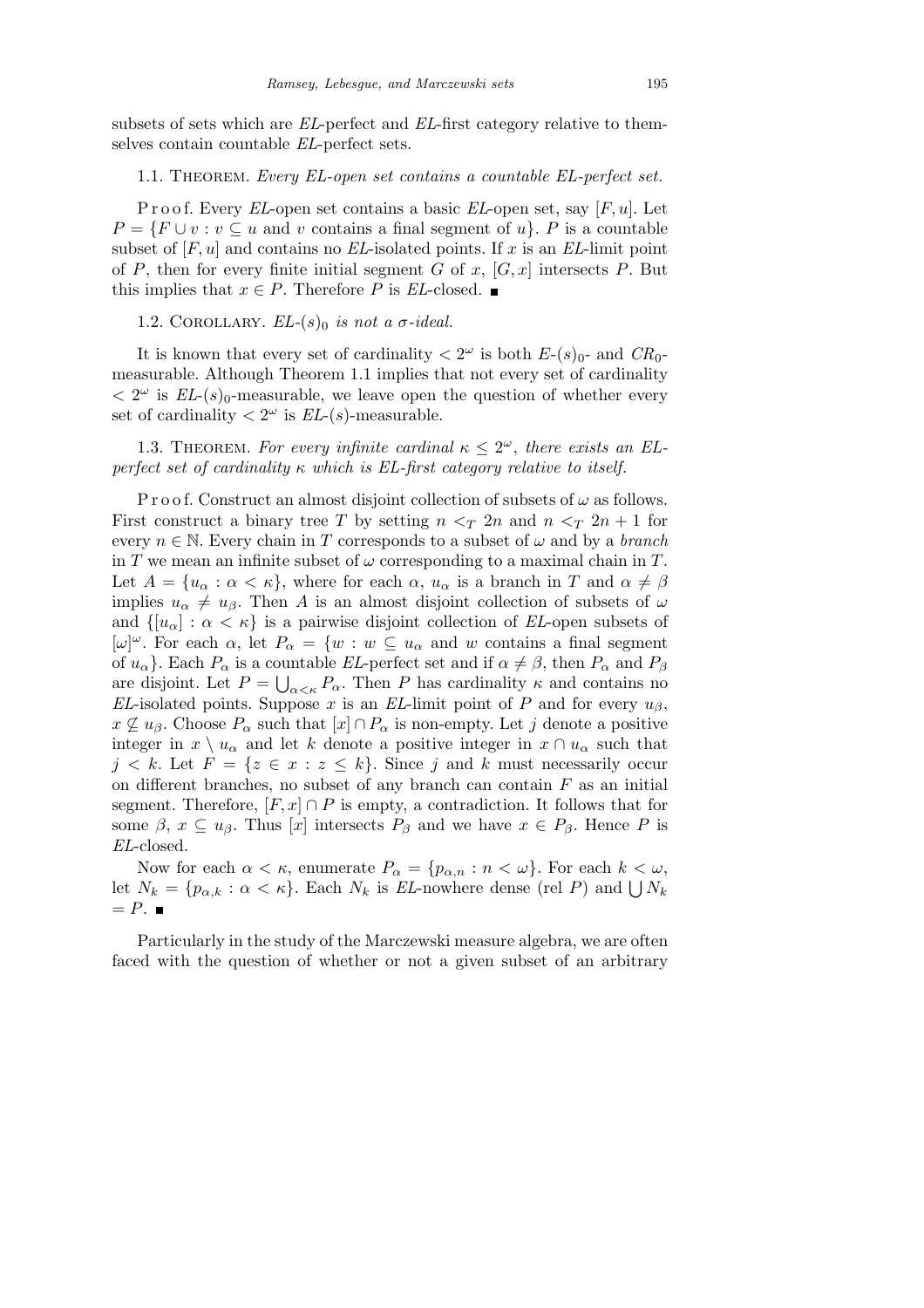perfect set contains a perfect subset. Partial results in this direction are given by Theorems 1.5 and 1.9 below.

We adopt the following notations. Suppose *I* is a finite binary sequence. Then  $I^-$  is the initial segment of *I* of length  $|I| - 1$ . If *I* and *J* are finite binary sequences, then by  $I^{\wedge}J$  we mean the unique binary sequence of length  $|I|+|J|$  that has *I* as an initial segment and *J* as a final segment. (We often abuse this notation and write  $I^{\wedge}0$  for  $I^{\wedge}\langle 0 \rangle$  and  $I^{\wedge}1$  for  $I^{\wedge}\langle 1 \rangle$ .)

1.4. LEMMA. *Suppose*  $\{[F_I, x_I] : I \in \Sigma \subseteq 2^{<\omega}\}\$ is a collection of basic *EL-open sets such that for every*  $I \in \Sigma$ ,  $F_I$  *is a finite initial segment of*  $x_I$ *and there exist distinct*  $H, K \in \Sigma$  *such that*  $H$  *and*  $K$  *extend*  $I, x_K = x_I$ *, and*  $[F_H, x_H]$  and  $[F_K, x_K]$  are disjoint subsets of  $[F_I, x_I]$ . Then  $\{x_I : I \in \Sigma\}$  is *EL-dense-in-itself.*

Proof. Let  $[F, u]$  be an arbitrary basic *EL*-open set and suppose  $x_I \in$  $[F, u]$ , where  $I \in \Sigma$ . Without loss of generality, we may assume that  $F \subseteq F_I$ . Choose extensions *H* and *K* of *I* as above. Then  $x_H$  is a point of  $[F_I, x_I] \subseteq$  $[F, u]$  distinct from  $x_I$ .

1.5. Theorem. *If M is EL-dense*, *then M contains a countable EL-perfect set.*

P r o o f. We suppose M is *EL*-dense and recursively define a countable *EL*-perfect set  $D = \{x_I : I \in 2^{<\omega}\}\.$  For  $n = 0$ , we consider sequences  $I \in 2^0$ . Thus  $I = \emptyset$  and we choose  $x_{\emptyset} \in M$  and set  $F_{\emptyset} = \emptyset$ . For  $n = 1$ , define  $x_I$ and  $F_I$  for  $I \in 2^1 = \{ \langle 0 \rangle, \langle 1 \rangle \}$  as follows. Write  $x_\emptyset \setminus F_\emptyset = \{ u_{\emptyset, t} : t < \omega \}.$ Set  $x_{(0)} = x_{\emptyset}$  and  $F_{(0)} = F_{\emptyset} \cup \{u_{\emptyset,0}\}.$  Choose  $u_{\emptyset,m(1)} > u_{\emptyset,n(1)} > u_{\emptyset,0}.$ Set  $F_{\langle 1 \rangle} = F_{\emptyset} \cup \{u_{\emptyset,n(1)}, u_{\emptyset,m(1)}\}$  and by *EL*-density of *M*, choose  $x_{\langle 1 \rangle} \in$  $[F_{\langle 1 \rangle}, x_{\emptyset} \setminus (\max(F_{\langle 1 \rangle}) + 1)] \cap M$ .

Now suppose  $k < \omega$  is arbitrary and for every  $I \in 2^k$ ,  $F_I$  and  $x_I$  have been defined such that  $x_I \in M$ ,  $F_I$  is a finite initial segment of  $x_I$ , and if *I* and *J* both end in a 1 and  $I \neq J$ , then  $x_I \not\subseteq x_J$  and  $x_J \not\subseteq x_I$ . We define  $x_{I \wedge 0}$ ,  $F_{I \wedge 0}$ ,  $x_{I^{\wedge}1}$ , and  $F_{I^{\wedge}1}$  as follows. Enumerate the set of all *k*-term binary sequences  $\{S(i): i < 2^k\}$ . For each  $S(i)$ , write  $x_{S(i)} \setminus F_{S(i)} = \{u_{S(i),t}: t < \omega\}$ . Set  $x_{S(i)\wedge 0} = x_{S(i)}$  and  $F_{S(i)\wedge 0} = F_{S(i)} \cup \{u_{S(i),0}\}\$ . For  $0 \leq i \leq 2^k - 1 = H$ , choose  $u_{S(i),n(i)}, u_{S(i),m(i)} \in x_{S(i)} \setminus F_{S(i)}$  so that the following inequality is satisfied:

 $\max\{u_{S(i),0}: i < 2^k\} < u_{S(0),n(0)} < \ldots < u_{S(i),n(i)} < \ldots < u_{S(H),n(H)} < \ldots$ 

 $\langle u_{S(0),m(0)} \rangle \leq \ldots \langle u_{S(i),m(i)} \rangle \leq \ldots \langle u_{S(H),m(H)} \rangle$ 

Set  $F_{S(i)^{\wedge}1} = F_{S(i)} \cup \{u_{S(i),n(i)}, u_{S(i),m(i)}\}$ . Now let  $x_{S(i)^{\wedge}1} \in [F_{S(i)^{\wedge}1}, x_{S(i)})$  $(\max(F_{S(i)} \wedge 1) + 1)| ∩ M$ .

Clearly,  $x_{S(i)} \wedge_1 \in M$  and has  $F_{S(i)} \wedge_1$  as an initial segment. Thus the first two conditions of the induction hypothesis are satisfied for all  $I \in 2^{k+1}$ . If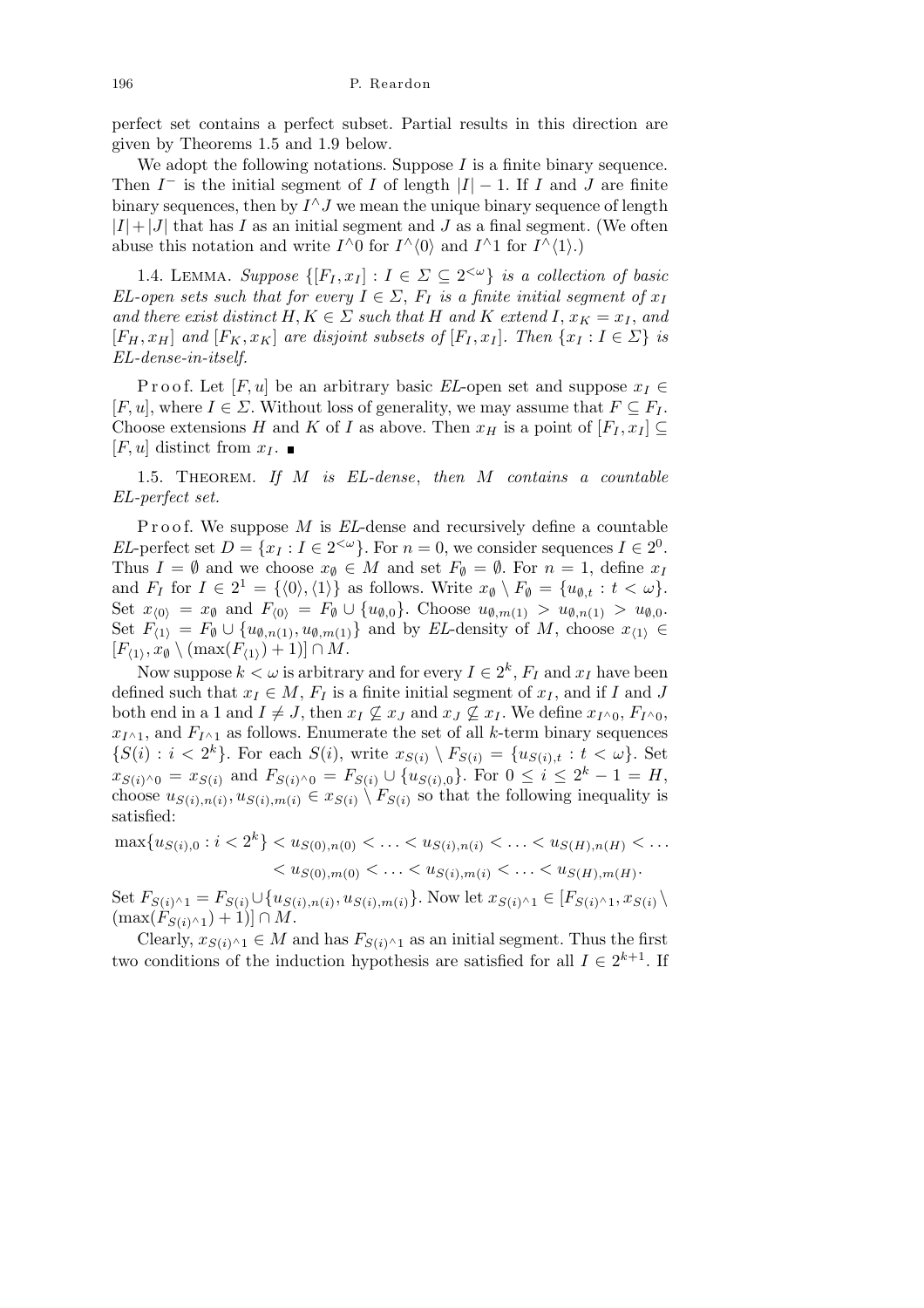$I, J \in 2^{k+1}$  both end in a 1 and  $I \neq J$ , then for some *i* and  $j, I = S(i)$ <sup> $\wedge$ </sup>1 and  $J = S(j)^{\wedge}1$ . We may assume without loss of generality that  $i < j$ . Thus  $F_I = F_{S(i)} \cup \{u_{S(i),n(i)}, u_{S(i),m(i)}\}$  and  $F_J = F_{S(j)} \cup \{u_{S(j),n(j)}, u_{S(j),m(j)}\},$ where  $\max(F_{S(i)} \cup F_{S(j)}) < u_{S(i),n(i)} < u_{S(j),n(j)} < u_{S(i),m(i)} < u_{S(j),m(j)}$ . It follows that  $x_I \nsubseteq x_J$  and  $x_J \nsubseteq x_I$  and so the third condition of the induction hypothesis is satisfied. To complete the construction we set  $D =$  $\{x_I : I \in 2^{<\omega}\}.$ 

It remains to show that *D* is *EL*-perfect. First we note that *D* is *EL*dense-in-itself since  $\{[F_I, x_I] : I \in 2^{<\omega}\}$  satisfies the hypotheses of Lemma 1.4. To show that *D* is *EL*-closed, set  $B = \bigcap_{n < \omega} \bigcup \{ [F_I, x_I] : I \in 2^n \}.$ *B* is *EL*-closed and contains *D*. Let *y* be an element of  $B \setminus D$ . Then there exists a collection  $\{C(k) : k < \omega\}$  of finite binary sequences such that  $y \in \bigcap_{k < \omega} [F_{C(k)}, x_{C(k)}]$  and for every  $k, C(k)$  ends in a 1. We will show that  $[y] \cap D = \emptyset.$  $\overline{a}$ 

It is easy to see that *y ⊆*  $\int_{k < \omega} x_{C(k)}$ . Suppose  $x_j$  is an arbitrary element of *D*. We consider two cases. Suppose for some  $h < \omega$ ,  $C(h)$  is an extension of *J*. By construction of *D* we have  $x_{C(h)} \subseteq x_J$ . Since  $\bigcap_{k \leq \omega} x_{C(k)}$  is a decreasing intersection, *y* must be a proper subset of  $x_{C(h)}$  and it follows that  $x_J \notin [y]$ . On the other hand, suppose for every  $k < \omega$ ,  $C(k)$  is not an extension of *J*. Let *h* be some integer such that  $|C(h)| > |J|$  and let *J'* be an extension of *J* of length  $|C(h)|$  that ends in a 1. Then  $x_{J'}$  is a proper subset of  $x_J$  and by construction of *D*, we have  $x_{J'} \nsubseteq x_{C(h)}$ . Since  $y \subseteq x_{C(h)}$ , it follows that  $x_J \notin [y]$ . Thus  $[y] \cap D = \emptyset$ , which implies that *D* is *EL*-closed. Hence *D* is the desired countable *EL*-perfect set.

1.6. COROLLARY. *Every E*-Bernstein subset of  $[\omega]^\omega$  contains a countable *EL-perfect set.*

P r o o f. Each basic *EL*-open set contains an *E*-perfect set (in fact is *E*-homeomorphic to the irrationals), so *E*-Bernstein sets are *EL*-dense.

1.7. Corollary. *There are no EL-Bernstein sets.*

Proof. A set that meets every *EL*-perfect set must be *EL*-dense. ■

1.8. Corollary. *If U is EL-open and M is EL-dense in U*, *then M contains a countable EL-perfect set.*

P r o o f. Since *U* is *EL*-open there is some  $[G, v] \subseteq U$  and an *EL*-homeomorphism  $h : [G, v] \to [\omega]^\omega$ . Now just use the fact that homeomorphisms preserve density, cardinality, and perfect sets.

Thus we see that if a set is *EL*-dense in an *EL*-open set, i.e. a "big" set with respect to category, then it contains a countable *EL*-perfect set. It is an open question whether *EL*-dense subsets of arbitrary *EL*-perfect sets contain *EL*-perfect subsets. In Theorem 1.9 below, however, we are able to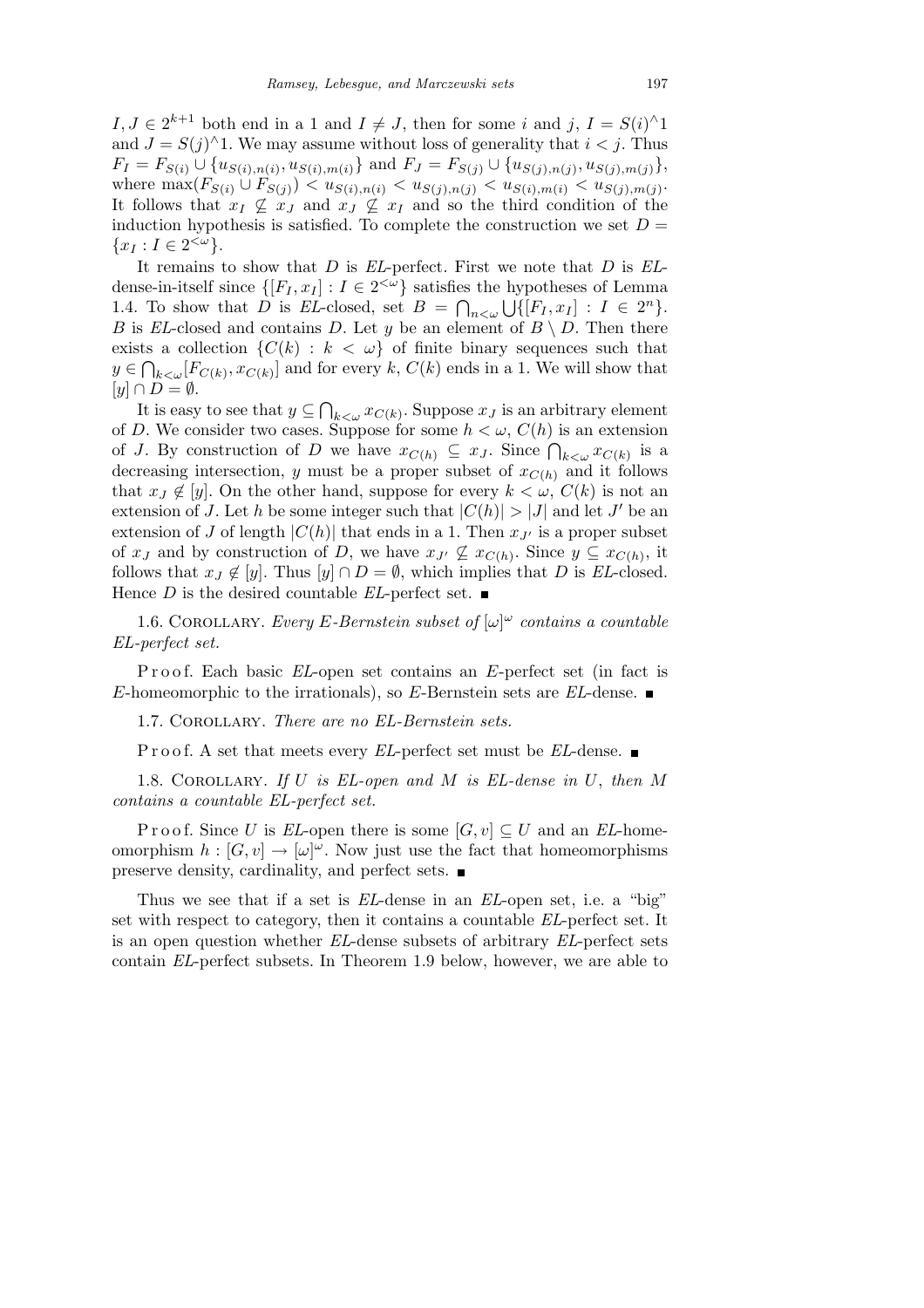show that if the *EL*-perfect set in question is also *EL*-first category relative to itself, i.e. a "small" set with respect to category, then every *EL*-dense subset does contain a countable *EL*-perfect set.

We use this result to show that the hereditary ideal corresponding to the  $\sigma$ -algebra of  $EL(s)$ -measurable sets properly contains the collection of  $EL-(s)$ <sub>0</sub> sets. This result is remarkable because in *E* or *D*, the hereditary ideal is always equal to the collection of singular sets for all of the more widely studied  $\sigma$ -algebras with which the author is familiar, including  $(s)$ .

We also use this result to show that any *EL*-perfect set which is *EL*-first category relative to itself can have no *EL*-Bernstein subdivision.

## 1.9. Theorem. *If P is EL-perfect and EL-first category* (*rel to itself* ) *and M is EL-dense in P*, *then M contains a countable EL-perfect set.*

P r o o f. Write *P* = S  $k \geq 0$  *N*<sub>*k*</sub>, where each *N*<sub>*k*</sub> is *EL*-nowhere dense (rel *P*) and suppose *M* is *EL*-dense in *P*. We may assume without loss of generality that for all *k*,  $N_k$  is *EL*-closed and  $N_k \subseteq N_{k+1}$ . We construct a countable *EL*-perfect set  $D = \{x_I : I \in 2^{<\omega}\}\$ in  $M \cap P$  by recursion on the length of  $I \in 2^{<\omega}$ . For  $|I| = 0$ , choose  $x_{\emptyset} \in M \cap (P \setminus N_0)$  and let  $F_{\emptyset} = \emptyset$ . For  $|I| = 1$ , set  $x_0 = x_\emptyset$  and choose  $x_1 \in M \cap (([F_\emptyset, x_\emptyset] \cap P) \setminus N_1)$  distinct from  $x_0$ . Next choose finite initial segments  $F_0$  and  $F_1$  of  $x_0$  and  $x_1$ , respectively, which extend  $F_{\emptyset}$ , separate  $x_0$  and  $x_1$ , and such that  $[F_1, x_1] \cap N_1 = \emptyset$ .

Now suppose  $k < \omega$  is arbitrary and for every  $I \in 2^k$ ,  $F_I$  and  $x_I$  have been defined such that  $x_I \in M \cap P$ ,  $F_I$  is a finite initial segment of  $x_I$ ,  $F_I$ and *F<sub>J</sub>* separate  $x_I$  and  $x_J$  whenever  $I \neq J$ , and  $[F_I, x_I] \cap N_k = \emptyset$  if *I* ends in a 1. For each *I*, set  $x_{I \wedge 0} = x_I$  and choose  $x_{I \wedge 1} \in M \cap (([F_I, x_I] \cap P) \setminus N_{k+1})$ distinct from  $x_{I}$ ∧<sub>0</sub>. Next choose finite initial segments  $F_{I}$ ∧<sub>0</sub> and  $F_{I}$ ∧<sub>1</sub> of  $x_{I}$ ∧<sub>0</sub> and  $x_{I^{\wedge}1}$ , respectively, which extend  $F_I$ , separate  $x_{I^{\wedge}0}$  and  $x_{I^{\wedge}1}$ , and such that  $[F_{I^{\wedge}1}, x_{I^{\wedge}1}] \cap N_{k+1} = \emptyset$ . Now let  $D = \{x_I : I \in 2^{<\omega}\}.$ 

It is easy to see that *D* is *EL*-dense-in-itself. To show that *D* is *EL*-closed, we first establish that for all  $j \geq 0$ ,

$$
A_j = \bigcup_{I \in 2^j} \{ [F_{I \wedge Z(n)}, x_{I \wedge Z(n)}] : n \ge 0 \} \cup \{ x_I : I \in 2^j \}
$$

is *EL*-closed, where  $Z(n)$  denotes a 1 preceded by *n* many zeros. (For ex- $\text{ample, } Z(0) = 1, Z(1) = 01, Z(2) = 001, \text{ etc.}$  Suppose  $y \in \bigcup \{[F_I, x_I] :$  $I \in 2^{j}$   $\setminus$  *A*<sup>*j*</sup> and choose the unique *I* such that  $y \in [F_I, x_I]$ . Let  $F_{I^{\wedge} J}$  be a finite initial segment of  $x_I$  such that  $y \notin [F_{I^{\wedge} J}, x_I]$ . Thus all but finitely many "intervals" of  $A_j \cap [F_I, x_I]$  lie within  $[F_I \land J, x_I]$ . It follows that *y* is not a limit point of  $A_j$  and hence that  $A_j$  is *EL*-closed. Thus every limit point of *D* must belong to  $A_j$ .

Recalling that the  $N_k$ 's are nested, it is easy to see that our construction guarantees  $A_j \cap (N_j \setminus D) = \emptyset$  for each  $j < \omega$ . Therefore  $N_j \setminus D$  contains no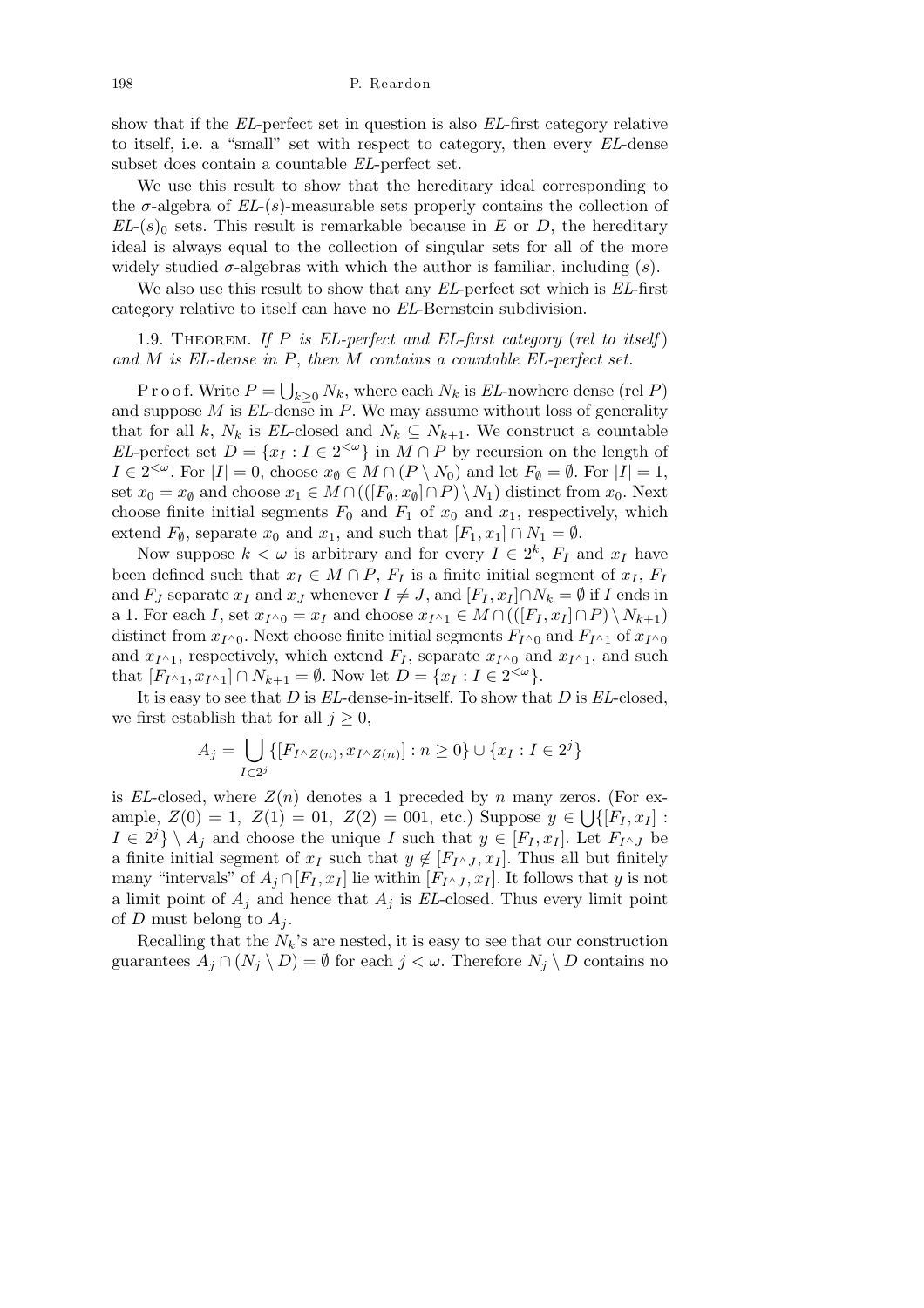*EL*-limit points of *D*. But  $\bigcup_{j\geq 0} (N_j \setminus D) = (\bigcup_{j\geq 0} N_j) \setminus D = P \setminus D$  and it follows that *D* is *EL*-closed.  $\blacksquare$ 

1.10. COROLLARY. *EL*- $(s)$ <sup>0</sup> *is a proper subset of*  $H(EL-(s))$ .

P r o o f. It is obvious that every  $EL(s)$ <sub>0</sub>-measurable set belongs to  $H(EL-(s))$ . To show that the converse does not hold, suppose P is countable and *EL*-perfect. It suffices to prove that  $P \in H(EL-(s))$ . Let *S* be a subset of *P* and suppose *Q* is an arbitrary *EL*-perfect set. If  $Q \cap S$  contains a subset *M* which is *EL*-dense-in-itself, then *M* is an *EL*-dense subset of  $\mathrm{Cl}_{EL}(M)$ , which in turn is countable and *EL*-perfect. Thus M contains a countable *EL*-perfect set. On the other hand, if  $Q \cap S$  is *EL*-scattered, then it is *EL*-nowhere dense (rel *Q*). Let  $[F, u] \cap Q$  be a relative *EL*-open subset of *Q* which misses  $Q \cap S$ . But  $[F, u] \cap Q$  is *EL*-perfect. Thus *s* is *EL*-(*s*)-measurable and it follows that  $P \in H(EL(s))$ . ■

1.11. Corollary. *If P is EL-perfect and EL-first category relative to itself* , *then there is no EL-Bernstein subdivision of P.*

P r o o f. A set that meets every *EL*-perfect (rel *P*) set must be *EL*-dense in  $P$ .

**2. Non-measurable sets.** Since there are  $2^c$  many *EL*-open sets it is easy to see that *EL*-*B* properly includes *E*-*B*. We now prove two theorems which guarantee the existence of sets which are *EL*-first category and have measure zero, but which are not *EL*-*B*r-measurable. The construction of a non-*EL*-*B*r-measurable set in Example 2.3 is modeled after the classical construction of Vitali [K, p. 91]. In Theorem 2.4, we show that certain *E*-Bernstein sets fail to be *EL*-*B*r-measurable. We include both results as the techniques used are quite different.

Set  $E_v = \{2n : n < \omega\}$  and  $Od = \{2n + 1 : n < \omega\}$ . Let  $M = \{x \in [\omega]^\omega :$ Ev  $\subseteq$  *x* $\}$ . *M* is *E*-perfect but is not quite *EL*-perfect, since every element  $p \in M$  that contains only finitely many odd integers, say the set  $G \in [Od]^{<\omega}$ , can be *EL*-isolated by the *EL*-open set  $[G \cup \{2, 4, \ldots, \max(G) + 1\}, p]$ . The set  $P = \{x \in M : \text{Od } \cap x \text{ is infinite}\}\$ is just *M* minus these *EL*-isolated points. *P* is *EL*-perfect, *EL*-first category, has measure zero, and is both *EL*and *E*-homeomorphic to  $[\omega]^\omega$ .

In Vitali's construction on the real line, two numbers are said to be equivalent if their difference is rational. This produces  $2^{\omega}$  many equivalence classes, each of which is countable. Another important fact used in that construction is that *A* and  $A + x = \{a + x : a \in A\}$  are of the same category for any set *A* and any real number *x*. The connection between addition, the closure of  $\mathbb R$  under  $+$ , the translation invariance of category, and the cardinality of the rationals is then cleverly exploited to produce a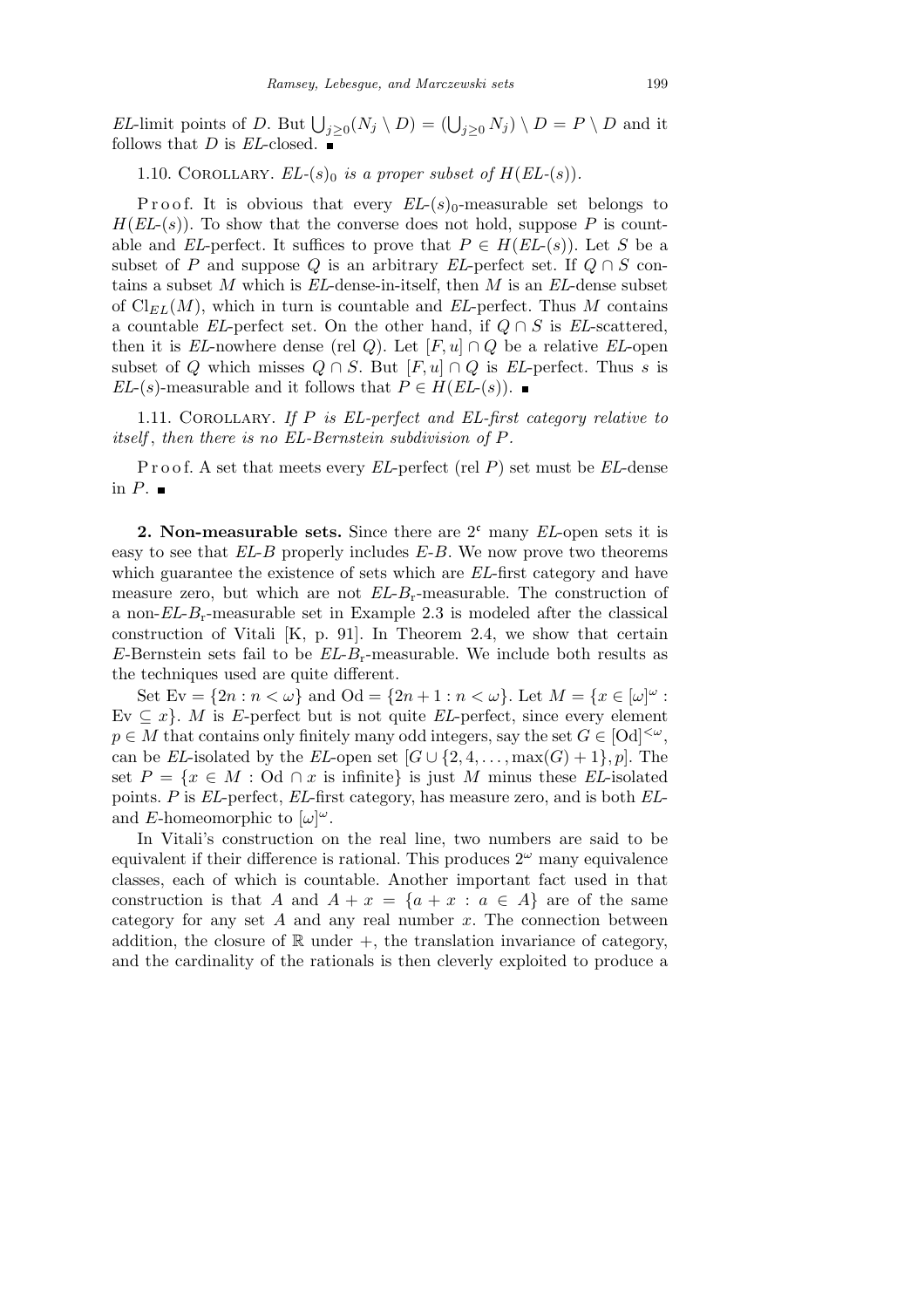non- $B_{\rm w}$ -measurable set. We adapt this argument to the space  $P$  with the relative *EL*-topology by defining an equivalence relation on *P*, a notion of addition (or translation) under which *P* is closed, and a countable set of addends for the space  $[\omega]^\omega$  that are similarly related.

For all  $s, t \in \mathcal{P}(\omega)$ , define  $s \equiv t$  if and only if  $\chi_s$  and  $\chi_t$  are eventually equal. It is easy to verify that  $\equiv$  is an equivalence relation. For all  $s, F \in$  $P(\omega)$ , define  $s \oplus F = \chi^{-1}[\chi_s + \chi_F]$ , where + is the usual pointwise mod 2 addition in  $2^{\omega}$ . We also define  $A \oplus F = \{s \oplus F : s \in A\}$  for all  $A \subseteq \mathcal{P}(\omega)$ . Finally, we take  $[Od]^{<\omega}$  as the countable set of addends.

2.1. LEMMA. If F is a finite set of odds and  $A \subseteq P$ , then A and  $A \oplus F$ *have the same EL-category* (*rel P*)*.*

P r o o f. It suffices to show that for each  $F \in [Od]^{<\omega}$ ,  $(\cdot) \oplus F$  preserves *EL*-open (rel *P*) sets. Let  $F \subseteq$  Od be finite and suppose  $[G, v] \cap P \neq \emptyset$ . Then  $[G, v] \oplus F = [G \oplus F, v \oplus F]$ , where  $G \oplus F$  and  $v \oplus F$  differ from  $G$  and  $v$ , respectively, by some finite set of odds. Moreover, it is clear that Ev is a subset of  $[G \oplus F, v \oplus F]$ . Thus  $([G, v] \oplus F) \cap P$  is non-empty and *EL*-open relative to  $P$ .

2.2. LEMMA. If F is a finite set of odds, then  $P \oplus F = P$ .

Proof. Suppose  $F \subseteq$  Od is finite. For every  $q \in P$ , Ev  $\subseteq q \oplus F$  and  $|{\rm Od} \cap (q \oplus F)| = \omega$ . Thus for all  $q \in P$ ,  $q \oplus F \in P$  and it follows that  $P \oplus F \subseteq P$ . It is also easy to see that for every  $q \in P$ ,  $(q \oplus F) \oplus F = q$ . Hence  $(P \oplus F) \oplus F = P$  and it follows that  $P \subseteq P \oplus F$ .

2.3. EXAMPLE. *There exists a subset of*  $[\omega]^\omega$  which is EL-first category (*i.e.*  $CR_0$ ) and  $L_0$  *but which is not EL-B<sub>r</sub>-measurable.* 

Construction. It is easy to see that the restriction of  $\equiv$  to  $P \times P$  is an equivalence relation on *P*. We denote the restriction by  $\equiv$  *P*. By the axiom of choice, there is a set  $V_0 \subseteq P$  which contains exactly one representative of each *≡<sup>P</sup>* -equivalence class. Since *P* is *EL*-first category and has measure zero, the same is true of  $V_0$ . List  $[Od]^{<\omega} = \langle F_1, F_2, F_3, \ldots \rangle$  and define  $V_n =$  $V_0 \oplus F_n$ . Observe that  $s \equiv t$  iff  $(\exists F \in [\text{Od}]^{< \omega})(t = s \oplus F)$ . Thus  $P \subseteq \bigcup_{n \leq \omega} V_n$  $V_0 \oplus F_n$ . Observe that  $s = i$  in  $\exists F \in [0]$   $\cap$   $(i = s \oplus F)$ . Thus  $F$  and Lemma 2.2 implies  $\bigcup_{n < \omega} V_n \subseteq P$ . Therefore  $P = \bigcup_{n < \omega} V_n$ .

Since *P* is not *EL*-first category relative to itself, there exists a positive integer *K* such that  $V_K$  is *EL*-second category (rel *P*). By Lemma 2.1 it follows that  $V_0$  is also *EL*-second category (rel *P*). If  $V_0$  is *EL*-*B*<sub>r</sub>-measurable, then there exists some  $[G, u]$  such that  $V_0$  is *EL*-residual (rel *P*) in  $[G, u] \cap P$ . Let  $g \in u$  be an odd integer which is greater than  $max(G)$  and choose *N* such that  $F_N = \{g\}.$ 

By Lemmas 2.1 and 2.2,  $V_N$  is *EL*-residual (rel *P*) in  $([G, u] \cap P) \oplus F_N =$  $([G, u] \oplus F_N) \cap (P \oplus F_N) = ([G, u] \oplus F_N) \cap P$ , which, in turn, is an *EL*-second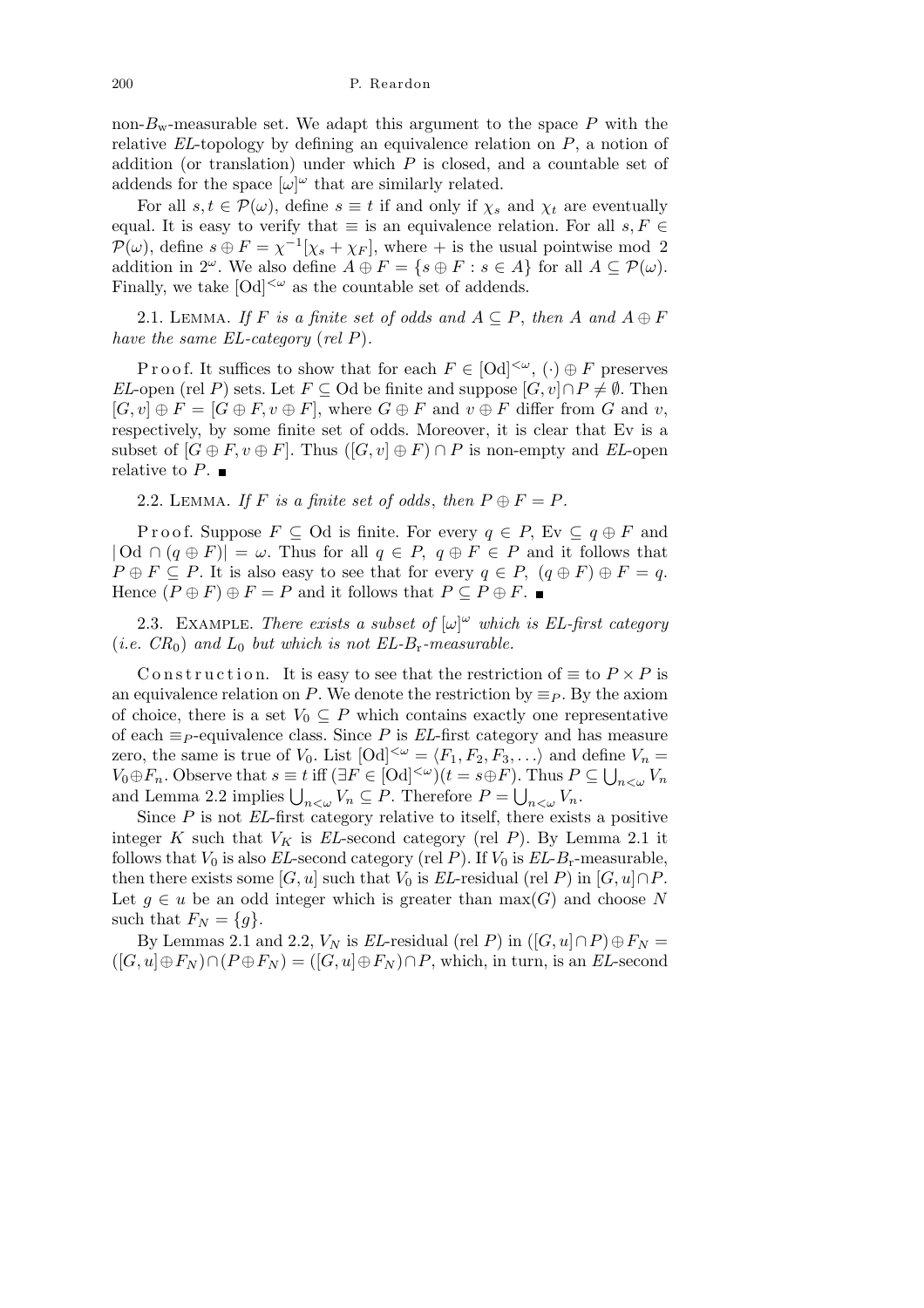category subset of  $[G, u] \cap P$ . But this is a contradiction since  $V_0$  and  $V_N$ are disjoint. Therefore we conclude that  $V_0$  is not  $EL-B_r$ -measurable.

2.4. Theorem. *Every E-Bernstein subset of P is EL-first category and has measure zero but is not EL-B*r*-measurable.*

P r o o f. Let  $h : [\omega]^\omega \to P$  be an *EL*-homeomorphism and let  $B \subseteq [\omega]^\omega$ be a Bernstein set. We show that  $h(B)$  is not  $EL-B_r$ -measurable. Ellentuck [E] has shown that a set *Q ⊆* [*ω*] *<sup>ω</sup>* is *EL*-first category if and only if it is *EL*nowhere dense. Both *B* and  $B^c$  meet every *E*-perfect set in  $[\omega]^\omega$  and hence are *EL*-categorically dense in  $[\omega]^\omega$ . Thus  $h(B)$  and  $h(B^c)$  are likewise *EL*categorically dense (rel *P*). It follows that  $h(B)$  is not  $EL-B_r$ -measurable.

**3. Marczewski measurable sets in the density topology.** We now turn our attention to the Marczewski measurable sets in the density topology and their relation to the Lebesgue measurable subsets of the real line. Oxtoby in [O, Sec. 22] has shown the  $\sigma$ -algebras *L* and  $D-B_w$  coincide. In this section, we show that the  $\sigma$ -algebra  $D-(s)$  is equal to  $L$  as well. We will need two lemmas, one of which is a characterization of non-Lebesgue measurable sets which was first proved by Burstin [Bu] in 1914.

3.1. Lemma [Bu]. *If M is a set of reals*, *then M is non-Lebesgue measurable iff there exists an E-perfect set P of positive measure such that for every E*-perfect  $A \subseteq P$  *of positive measure*, *A intersects both M and*  $M<sup>c</sup>$ *.* 

3.2. LEMMA. If *M* has positive Lebesque measure, then for every  $\varepsilon > 0$ , *there exists a D*-perfect set  $Q \subseteq M$  such that  $\lambda(Q) > \lambda(M) - \varepsilon$ .

Proof. Suppose that *M* has positive Lebesgue measure and let  $\varepsilon > 0$ be arbitrary. Let *P* denote an *E*-perfect subset of *M* with positive Lebesgue measure such that  $\lambda(P) > \lambda(M) - \varepsilon$ . Let *Q* denote the set of points of *P* where *P* has Lebesgue density 1. *Q* is *D*-open and has the same measure as *P*. Now set  $R = D_{\text{cl}}(Q)$  and note that *R* is *D*-perfect, has the same measure as *P*, and since *P* is *E*-closed,  $R \subseteq P \subseteq M$ .

3.3. THEOREM. The  $\sigma$ -algebra  $D-(s)$  is equal to  $L$ .

Proof. We first suppose that *M* is in  $D-(s) \setminus L$ . By Lemma 3.1 there is an *E*-perfect set *P* of positive measure such that for every perfect  $A \subseteq P$ of positive measure, *A* intersects both *M* and *M*<sup>c</sup> . By Lemma 3.2, *P* must contain a *D*-perfect set, say *Q*. But by  $D-(s)$ -measurability of *M*, we may obtain a *D*-perfect subset of *Q*, say *R*, where  $R \subseteq M$  or  $R \subseteq M^c$ . But this is impossible since *R* has positive measure (measure zero sets are *D*-discrete). Therefore  $D-(s) \subset L$ .

For the other direction, suppose *M* is Lebesgue measurable and *P* is *D*-perfect. In case  $P \cap M$  has positive measure, we may apply Lemma 3.2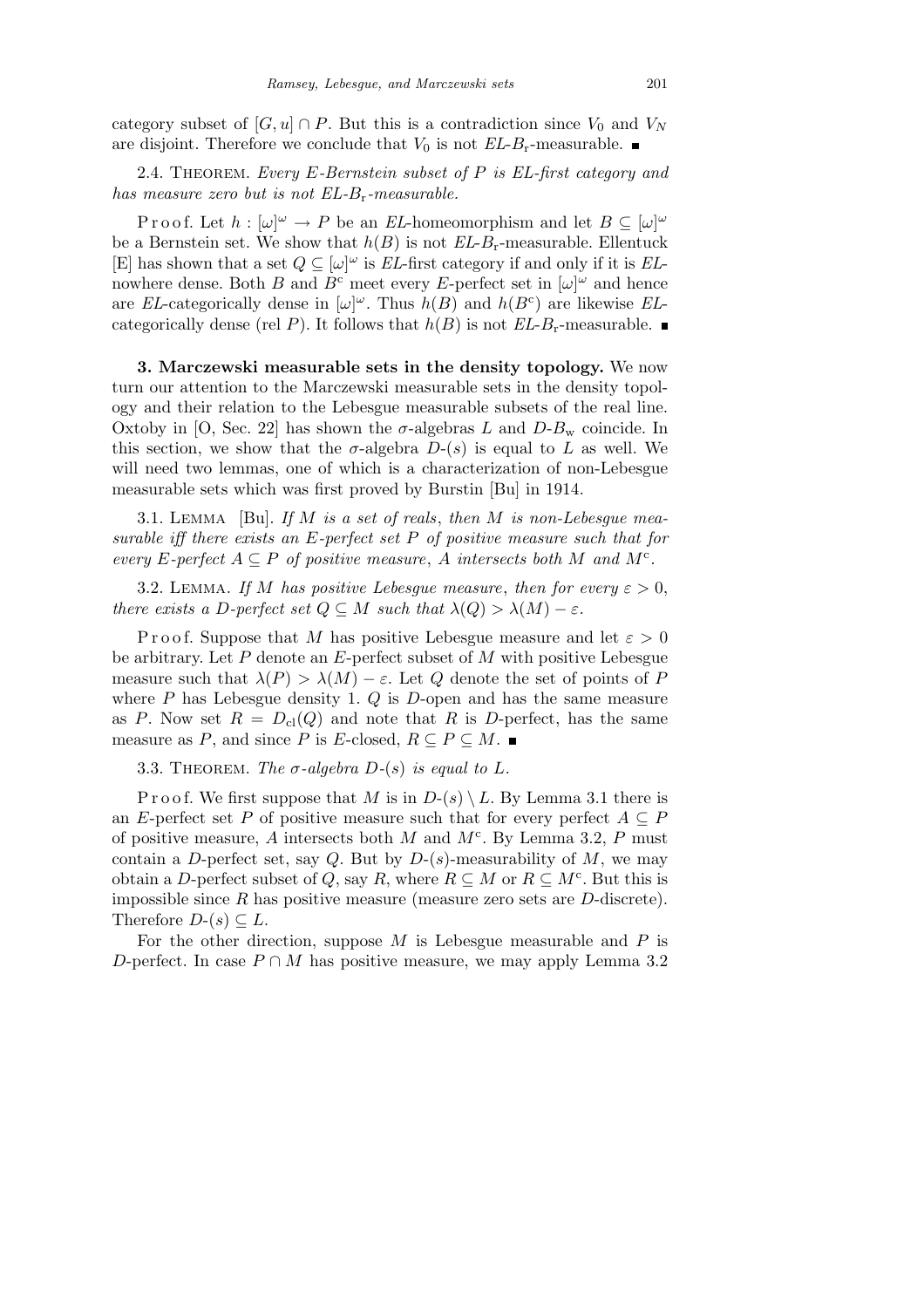to get a *D*-perfect subset of  $P \cap M$ . If, on the other hand,  $\lambda(P \cap M) = 0$ , then  $P \cap M^c$  has positive measure and we may obtain a *D*-perfect subset of  $P \cap M^c$  in similar fashion. Hence *M* is *D*-(*s*)-measurable.

3.4. COROLLARY.  $H(D-(s)) = D-(s)_{0}$ .

P r o o f. It is obvious that every  $D-(s)<sub>0</sub>$ -measurable set belongs to  $H(D-(s))$ . Conversely, suppose  $M \in H(D-(s)) = H(L)$ . Thus  $\lambda(M) = 0$ and so for every *D*-perfect set  $P, P \setminus M$  contains a *D*-perfect set. It follows that *M* is  $D-(s)_0$ -measurable.

3.5. COROLLARY. *If*  $A \in \{B, B_\text{r}, L, (s), B_\text{w}\}\$ and  $A_0$  *is the corresponding collection of*  $A$ *-singular sets, then*  $H(D-A) = D-A_0$ *.* 

Proof. Oxtoby [O] has shown that  $D-B_w = D-L$  and Scheinberg [Sc] has shown that  $D - L = D - B$ . Thus all the *σ*-algebras listed above collapse to a single class which can be represented by *D*-(*s*). The result now follows trivially from Corollary 3.4.  $\blacksquare$ 

We note here that Lemmas 3.1 and 3.2 generalize to any complete nonatomic Borel measure  $\mu$  on a complete separable metric space  $X$  and the corresponding  $\mu$ -density topology *T*. Thus *M* is  $\mu$ -measurable iff *M* is *T*-(*s*) measurable. The proof of a generalized version of Lemma 3.1 is given below as Lemma 3.6. The proof of a generalized Lemma 3.2 follows the same lines as the proof of Lemma 3.2 but with Lebesgue measure, Lebesgue density, and *D* (the density topology) replaced by  $\mu$ -measure,  $\mu$ -density, and *T* (the  $\mu$ -density topology). See [O, p. 88] for definitions and background theorems.

3.6. Lemma. *Suppose µ is a complete non-atomic Borel measure on a complete separable metric space X and let T denote the* (*metric*) *topology on this space.* If  $M \subseteq X$ , then M is non- $\mu$ -measurable iff there exists a *T*-perfect set P of positive  $\mu$ -measure such that for every  $T$ -perfect  $A \subseteq P$ *of positive*  $\mu$ -measure,  $\Lambda$  *intersects both*  $M$  *and*  $M<sup>c</sup>$ *.* 

Proof. Suppose that *M* is not  $\mu$ -measurable and let  $G_1$  and  $G_2$  be *T*-*G*<sup> $\delta$ </sup> sets containing *M* and *M*<sup>c</sup>, respectively. Further suppose that  $\mu^*(G_1)$  $= \mu^*(M)$  and  $\mu^*(G_2) = \mu^*(M^c)$ , where  $\mu^*$  denotes the outer measure induced by  $\mu$ . Clearly  $G_1 \cap G_2$  has positive  $\mu$ -measure, for otherwise M would be  $\mu$ -measurable. Let *P* be a *T*-perfect subset of  $G_1 \cap G_2$  of positive measure. Now suppose  $Q \subseteq P$  is *T*-perfect and has positive  $\mu$ -measure. If  $Q \subseteq M$ , then  $M^c \subseteq G_2 \setminus Q$  and we have  $\mu^*(M^c) \leq \mu(G_2 \setminus Q) < \mu(G_2) = \mu^*(M^c)$ , a contradiction. A similar contradiction arises if we assume  $Q \subseteq M^c$ . Therefore *Q* intersects both *M* and *M*<sup>c</sup> .

For the other direction, suppose  $M$  is  $\mu$ -measurable, let  $P$  be a  $T$ -perfect set of positive  $\mu$ -measure, and assume  $\mu(M \cap P) > 0$ . Let *F* be a *T*-*F<sub>σ</sub>* subset of *M* ∩ *P* which has the same  $\mu$ -measure as  $M \cap P$ . Let  $C \subseteq F$  be *T*-closed